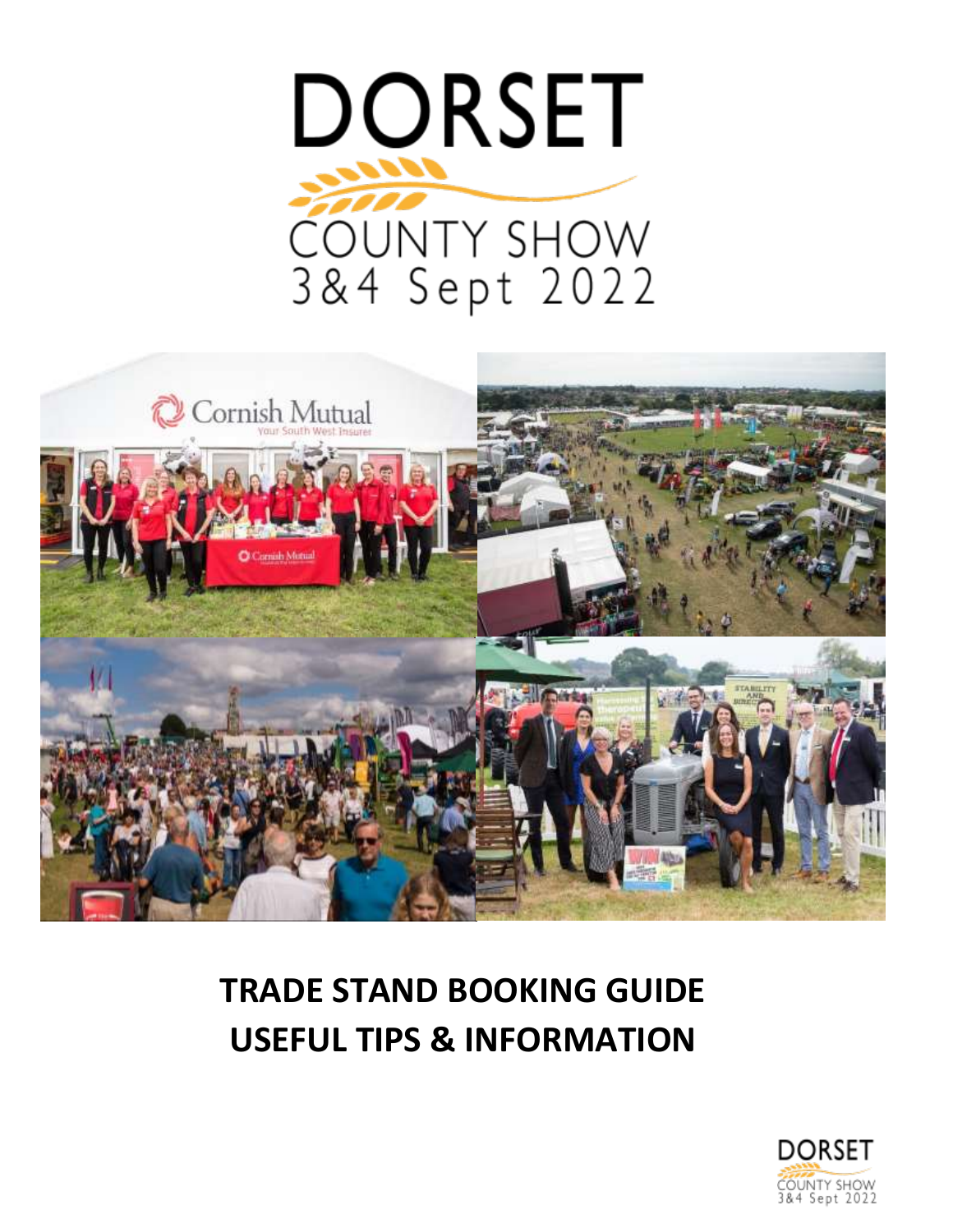

#### TWO DAYS OF TRADING OPPORTUNITIES . . .

# 50.000

A fixture in the calendar, **Dorset County Show regularly** attracts huge crowds and all children under the age of 16 enter the show for free!



### **TRADE STANDS**



## 500

Become one of 500 trade stands on site with specialist areas such as Agricultural, Motor, Shopping and Artisan Crafts

#### **SOCIAL MEDIA**

- · Facebook posts reaching up to 54,000 people
- All Traders mentioned on Twitter
- · Each trader has a company profile on dorsetcountyshow.co.uk



## **TRADE-DEMONSTRATE - ENTER**

**We're delighted that you would like to exhibit at Dorset County Show. In this booklet you will find some useful tips to help you with your application as well as rules and guidelines.** 

**Dorset County Show is an annual 2-day Show held on the first weekend in September immediately outside the County town of Dorchester in Dorset. The Show has grown steadily over its 180 year history to its current form as Dorset's largest agricultural Show.**

**We have a trading opportunity for all business's, whether it is a piece of agricultural machinery or the latest fashion we hope that the Show is a useful platform to trade on, and we are proud to present 60,000 visitors to our 500 traders.**

**We have tried to make the application process as straightforward as possible and booking early is highly advised.**

**We look forward to receiving your application form and if you have any questions please feel free to get in contact.**

**Will Hyde**

**Show Secretary 01305 264249 secretary@dorsetcountyshow.co.uk**

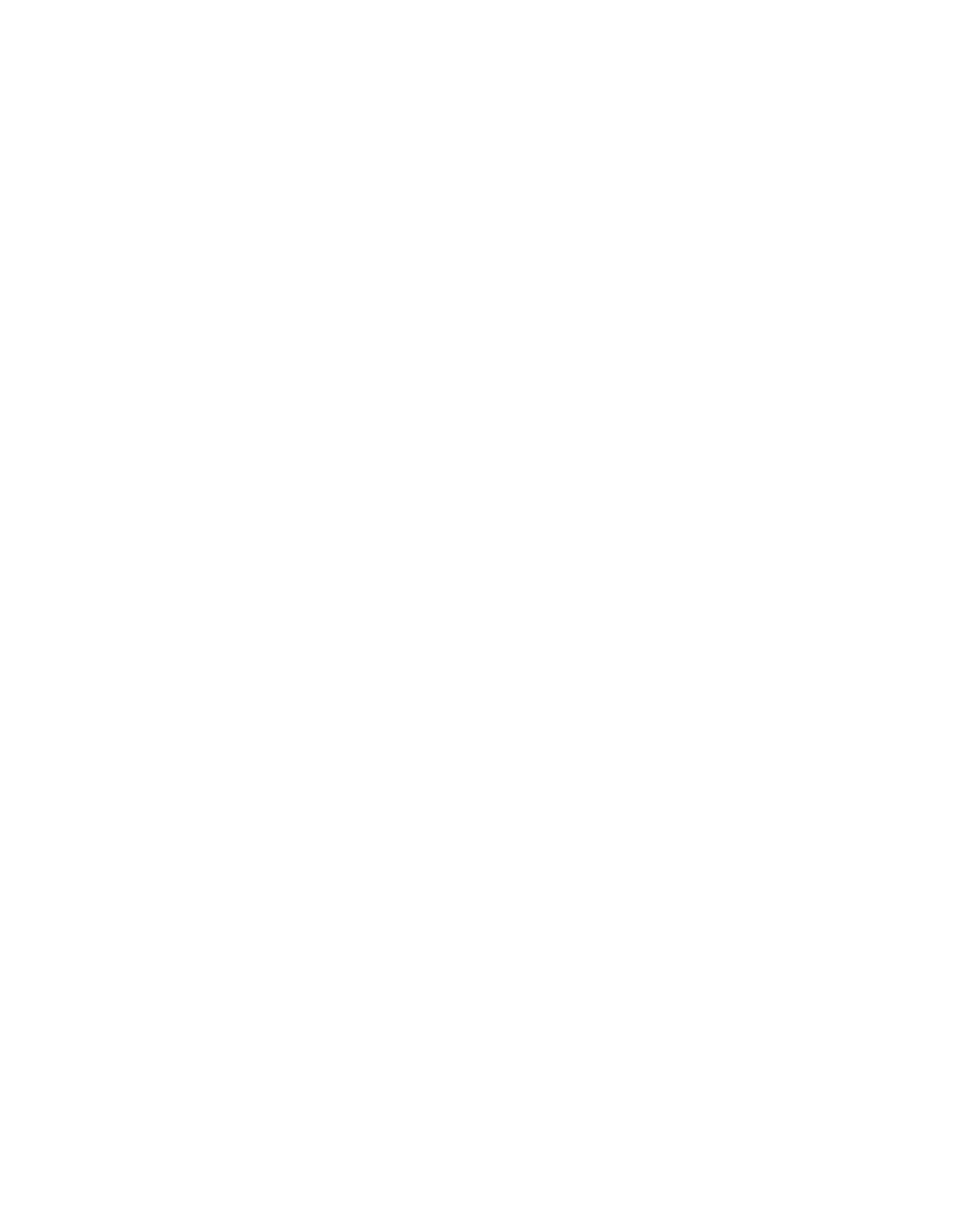## Application Process

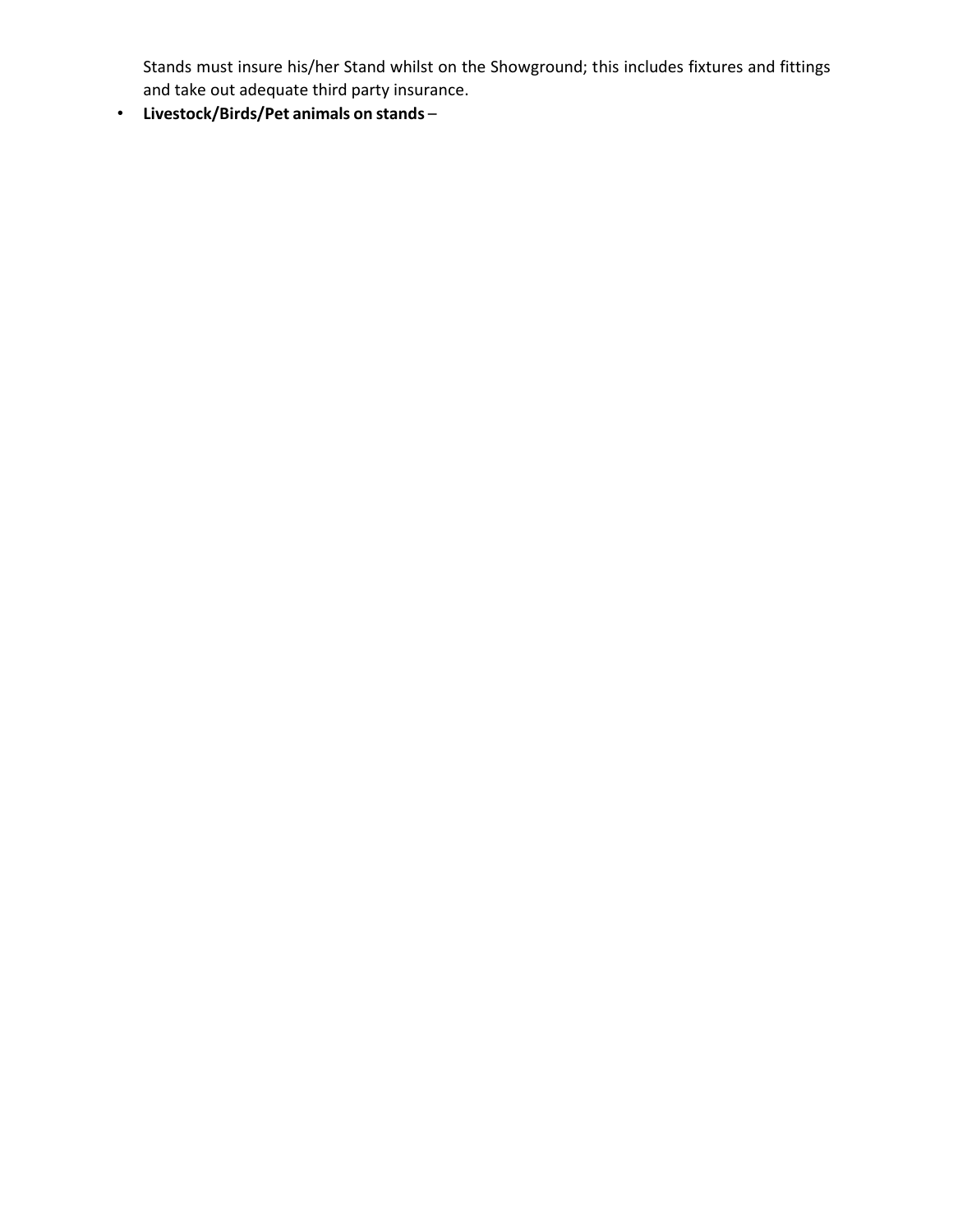Officers will be at the Show, and may use under age purchasers to verify that no knives are being sold to under 18's.

- **Show Catalogue and Show Guide** Trade Stands must complete the editorial section on the Trade Stand Booking Form to secure free entry into the Show Catalogue. The Catalogue listing will include site number company name, address, telephone number, email address, website address plus a limited number words from the editorial. The Show Guide listing will include company name and Trade Stand number. All information held and published is done in line with GDPR rules as described on the Trade Stand application form.
- **Signs and Advertising** All Trade Stands must display a clear sign or banner bearing the name of the Company or Organisation as listed in the Booking Form. Signs/banners must not obstruct the view of the adjacent Trade Stand, or protrude into the path of vehicles or pedestrians on the avenue or walkway. If hiring a marquee, covered or shopping mall/food hall stand, signs must be fixed in order that no damage is caused to the canvas or frames. No advertising materials may be placed elsewhere on the Showground. Distribution of 'Political Propaganda' will not be tolerated in any areas of the Showground or public car parks.
- **Sleeping** All Exhibitors are reminded that if they intend to sleep overnight within, or behind their Trade Stand area, they must inform a Trade Stand Steward on arrival. As with all sleeping accommodation, a working battery smoke detector must be installed. The Security Contractor will be made aware of those sleeping overnight on the Showground.
- **Smoking** Smoking is not permitted in any building, structure or marquee on the Showground.
- **Sub-Letting** No Exhibitor shall sub-let any portion of space allotted to him.
- **Transport Safety** All vehicles on the Showground must adhere to the 10mph maximum speed limit. All loads must be properly secured at all times. To ease traffic congestion Exhibitors are asked to remove vehicles, once unloaded, to the nearest car park. Hand held mobile phones must not be used when driving on site. All vehicles must at all times be driven by a properly licensed and insured driver. All Trade Stands & their employees must abide by the One Way System when it is in force.
- **Temporary Events Notice** Exhibitors given permission to sell alcohol must apply for a Temporary Event Notice (TEN) from Dorset Council. A copy of the TEN must be displayed on the stand.
- **Times of Opening** All Stands must be manned and open from 08:30 to 18:00 on both Show days.
- **Weather Conditions** Exhibitors must ensure they have made suitable adequate preparation for adverse weather conditions at the Show. In the event of adverse weather conditions it may be necessary for Show vehicles (i.e. tractors), to assist Trade Stand vehicles on to the Showground. Please DO NOT drive over any neighbouring Trade Stand sites. The Show reserves the right to restrict or refuse vehicle access to the Showground at any time to protect the ground. If weather conditions are wet, it is advisable to contact the Show Office before you leave to check if vehicle access has been restricted. It is the responsibility of the Trade Stand to ensure any structures forming part of his Stand are suitable and adequate to cope with any changing

weather conditions and to adapt their Stand to ensure safety to their staff and the public at all times.